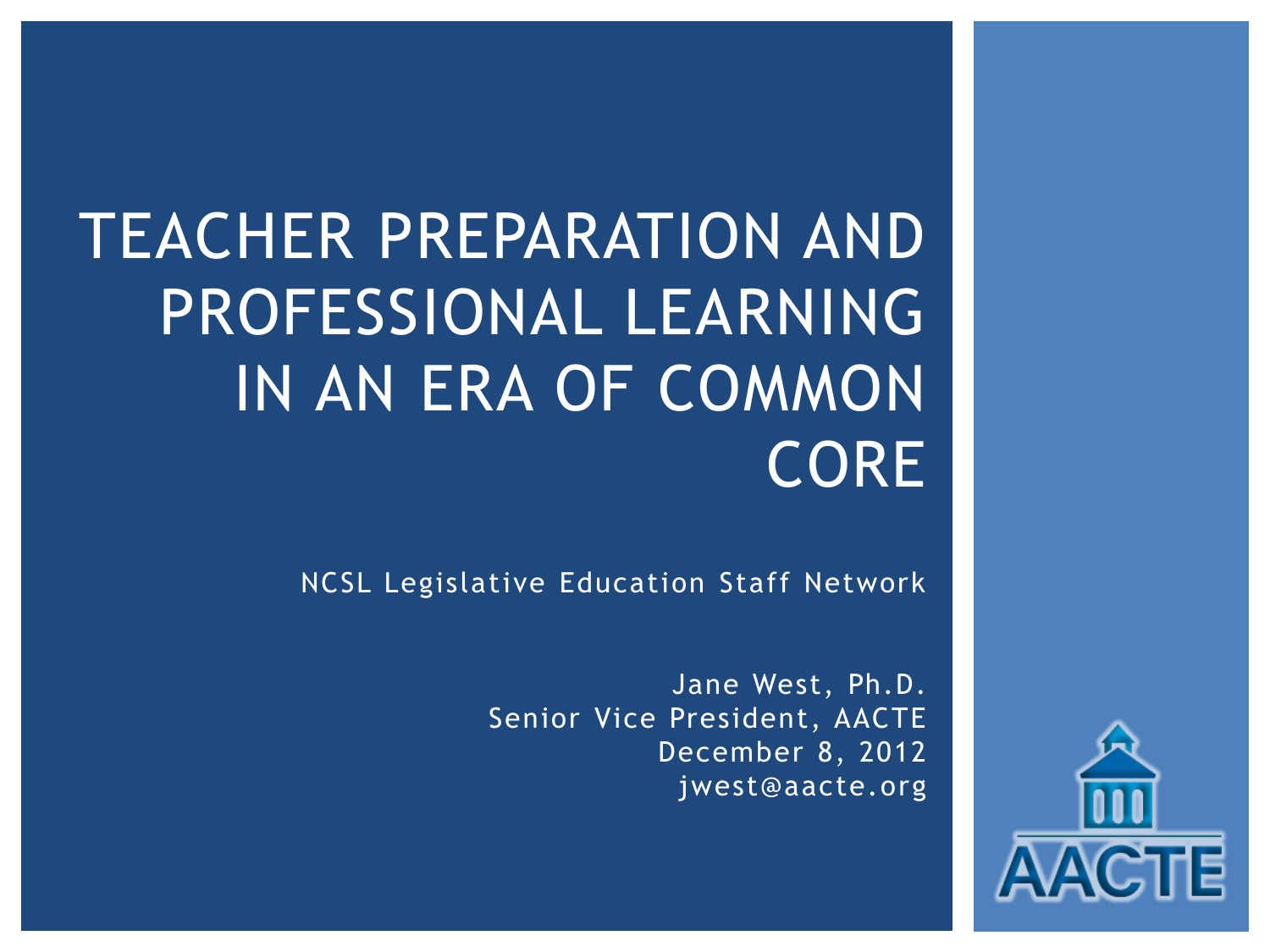## CRITICAL ISSUE

The higher education community is a critical partner in standards implementation because institutions of higher education prepare the future educators who will need to teach to the new standards

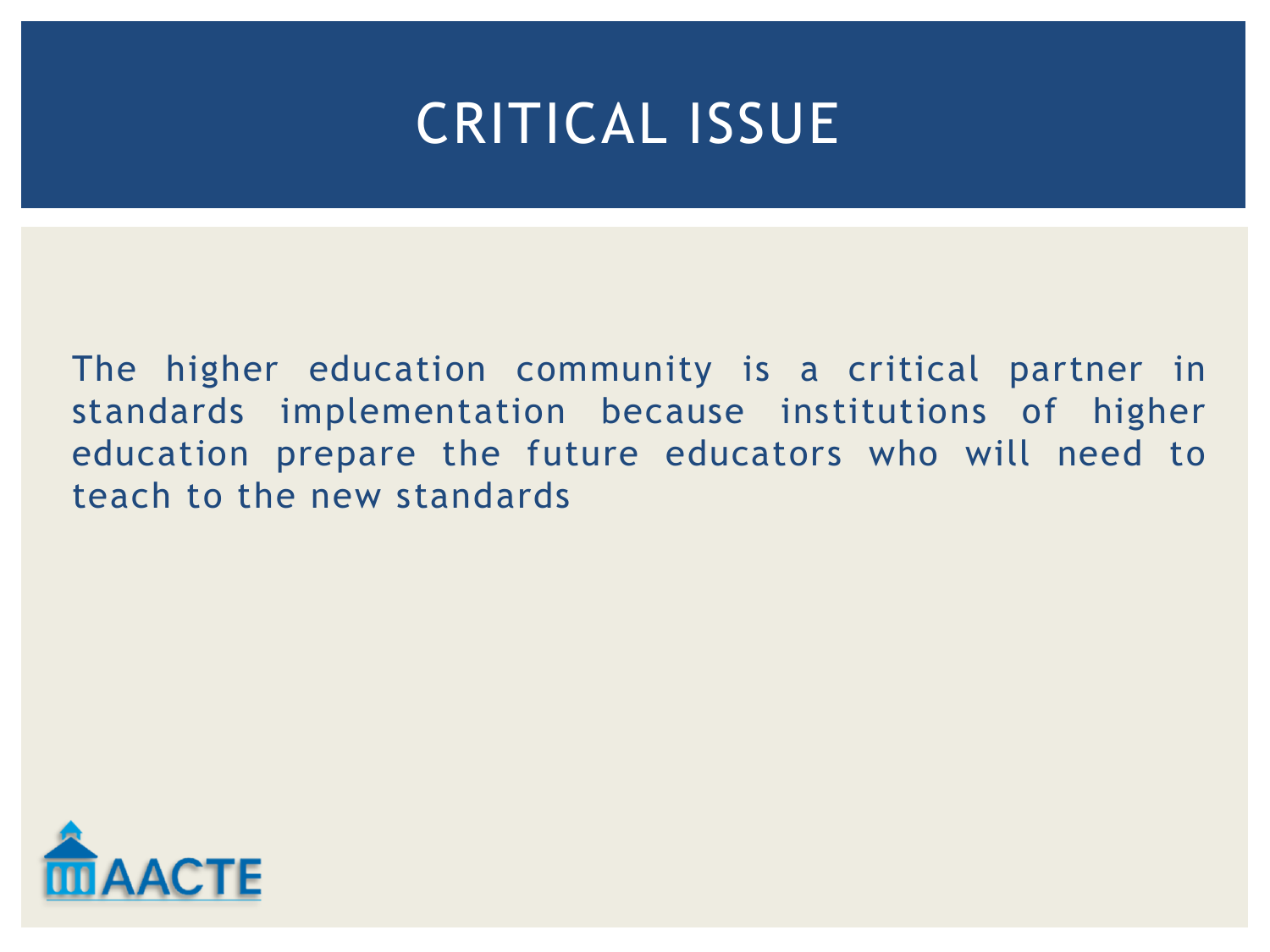# PREPARING POSTSECONDARY FACULTY

- **Professional Development for faculty at teacher** preparation programs and faculty in the Arts & Sciences
	- **Tennessee** initiative: Integrating Common Core Standards into Pre-Service, which will be funded through \$1.35m of the state's Race to the Top funds
	- **Kentucky's** Council on Postsecondary Education is leading the professional development for postsecondary faculty. To date, more than 2000 faculty have participated in online modules
	- Many other states have initiated efforts to train postsecondary faculty

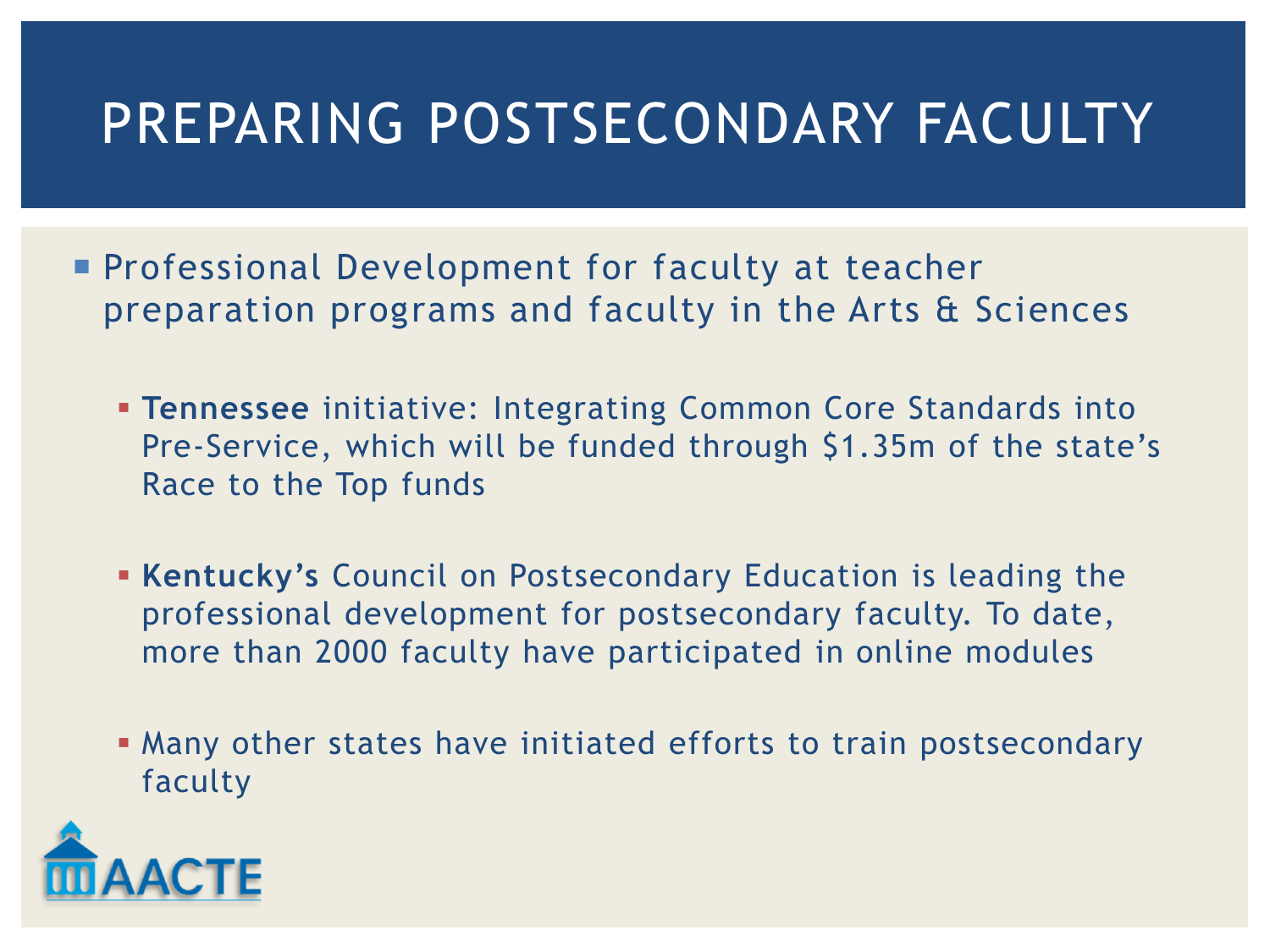# MAKING CHANGES TO PREPARATION PROGRAMS

#### Curriculum

- **Programs are meaningfully aligning their curriculum with** standards. For example, Johns Hopkins University (MD) is infusing literacy into more of their courses
- **Programs are working closely with faculty in the Arts & Sciences** to meet the new content standards, particularly for secondary mathematics (University of Hawaii)

#### ■ Faculty

 University of Vermont is rethinking faculty hiring to ensure new faculty are capable of teaching their candidates the skills they will need as classroom teachers to facilitate critical thinking and deeper understanding of concepts in their students.

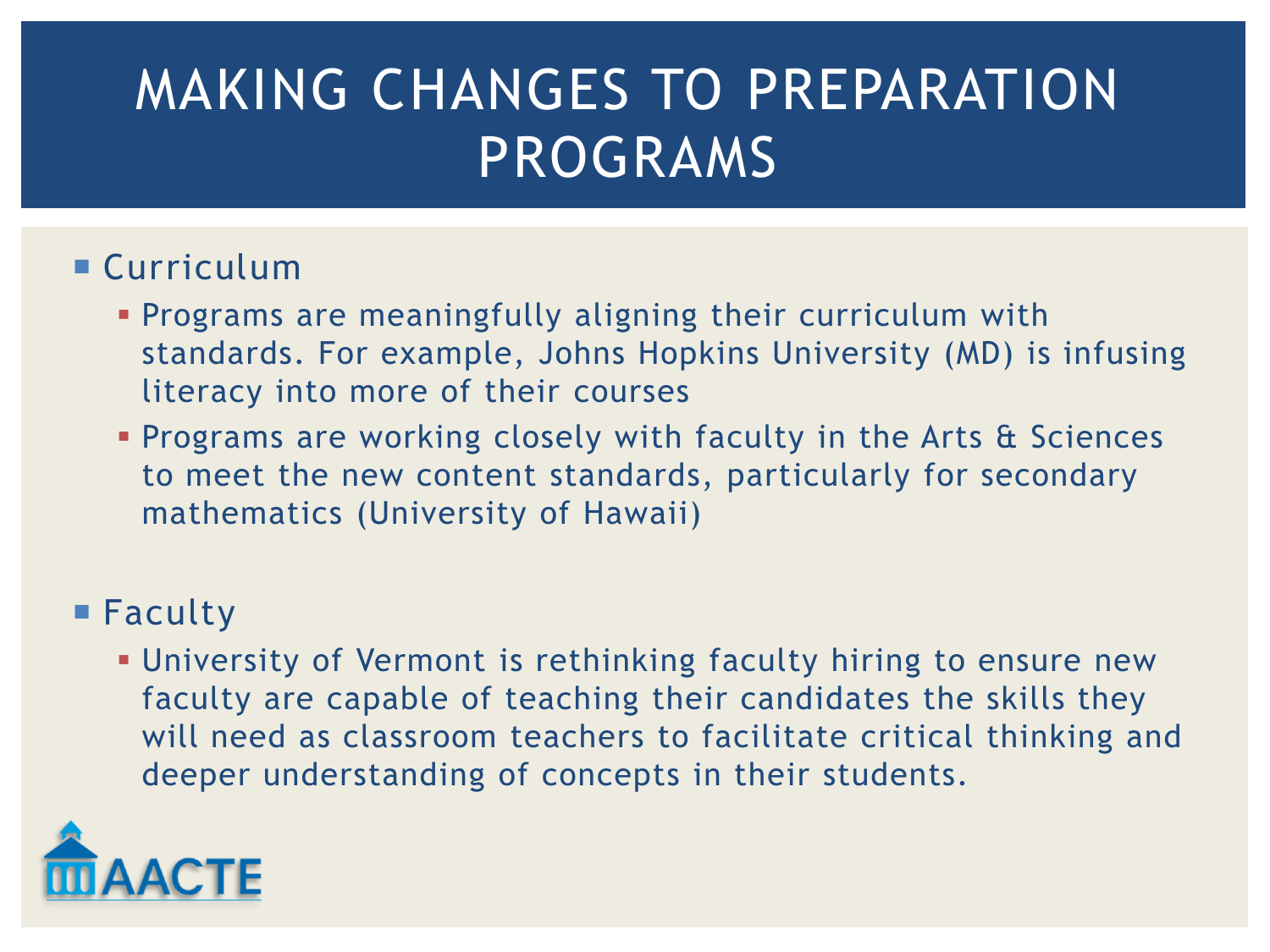# REORIENTING PREPARATION AROUND THE CLINICAL EXPERIENCE

Excellent teaching is complex, intricate work that can be learned to high levels of skill with appropriate training.

Some examples:

- St. Cloud State University (MN) incorporates an awardwinning co-teaching model as part of the clinical experience. It is part of the Bush Foundation's NExT program to recruit, prepare, and support teachers in Minnesota, North Dakota, and South Dakota.
- **TQP** grantees are among those preparation programs that have formed meaningful partnerships with k-12 schools

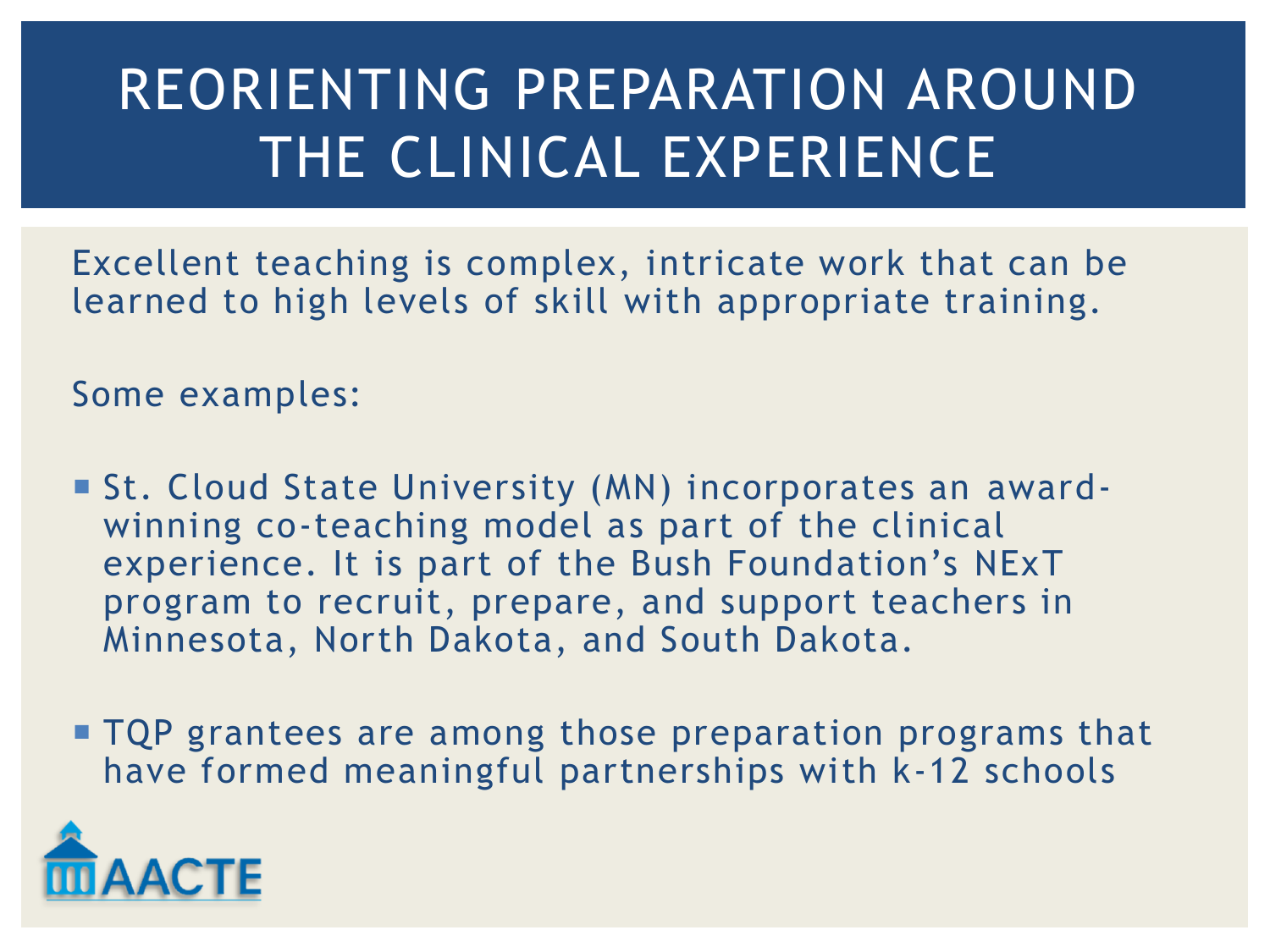## edTPA

- **The edTPA is a preservice assessment process designed by** educators to answer the essential question: "Is a new teacher ready for the job?"
- It provides a uniform and evidence-based process that can be used across states to confirm that aspiring teachers demonstrate their readiness for the classroom.
- It provides meaningful and consistent data that can be used to improve teacher education programs and renew program curriculum.
- It's aligned to the common core (where available) and the practices measured by these assessments are consistent with deep content learning purported by the CCSS.

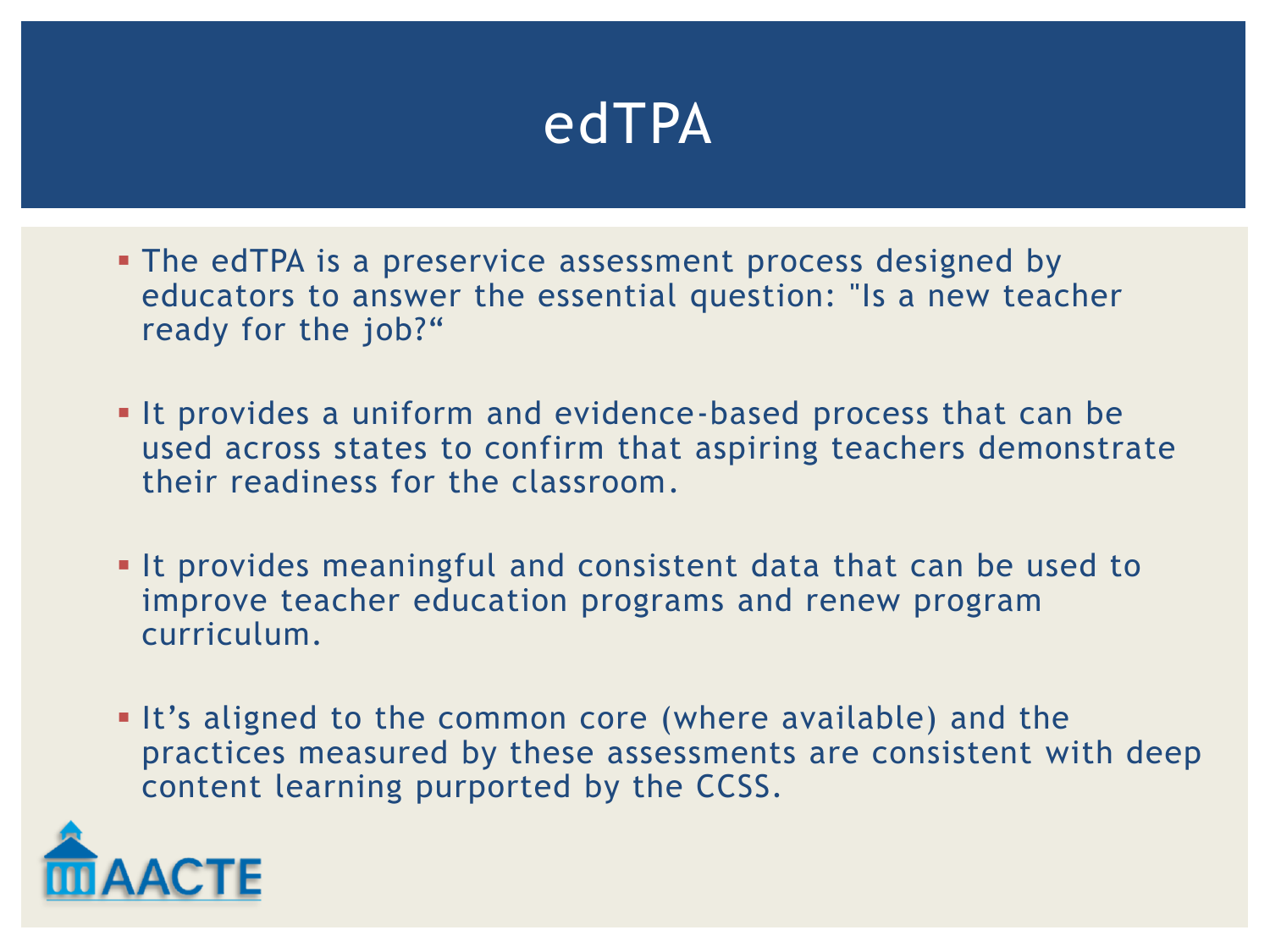### edTPA

### State Policy Development in Early Adopting States

Updated November 27, 2012

| <b>State</b> | <b>Policy</b>              | Requirement                                                                                | Consequential                                                     |
|--------------|----------------------------|--------------------------------------------------------------------------------------------|-------------------------------------------------------------------|
|              |                            |                                                                                            |                                                                   |
| IL           | SB 1799                    | Program completion                                                                         | 2015 (IHE phase in by July 1, 2013)                               |
|              | 603 CMR 7.00, Section      |                                                                                            |                                                                   |
| <b>MA</b>    | 7.08.                      | <b>TBD</b>                                                                                 | <b>TBD</b>                                                        |
| <b>MN</b>    | <b>PERCA</b>               | Program approval (continuing review) and a<br>program requirement for licensure candidates | Report data for 2012-2013 and<br>2013-2014, regulatory fall 2014. |
| <b>NY</b>    | NYSED: Board of<br>Regents | Initial licensure                                                                          | Candidates graduating May 2014                                    |
|              |                            |                                                                                            |                                                                   |
| <b>OH</b>    | HB 1; RttT                 | Minimum scores; annual reporting                                                           | <b>End of 2012</b>                                                |
|              |                            | Substitute for multiple-choice pedagogy                                                    |                                                                   |
| <b>TN</b>    | SBOE Policy 5.105          | assessment for program completion                                                          | TPA allowed in 2011-12 and 2012-13                                |
| <b>WA</b>    | <b>ESSS 6696</b>           | Program completion                                                                         | January 2014                                                      |
| WI           | <b>PI 34</b>               | Initial licensure; continuous review                                                       | Completers after August 31, 2015                                  |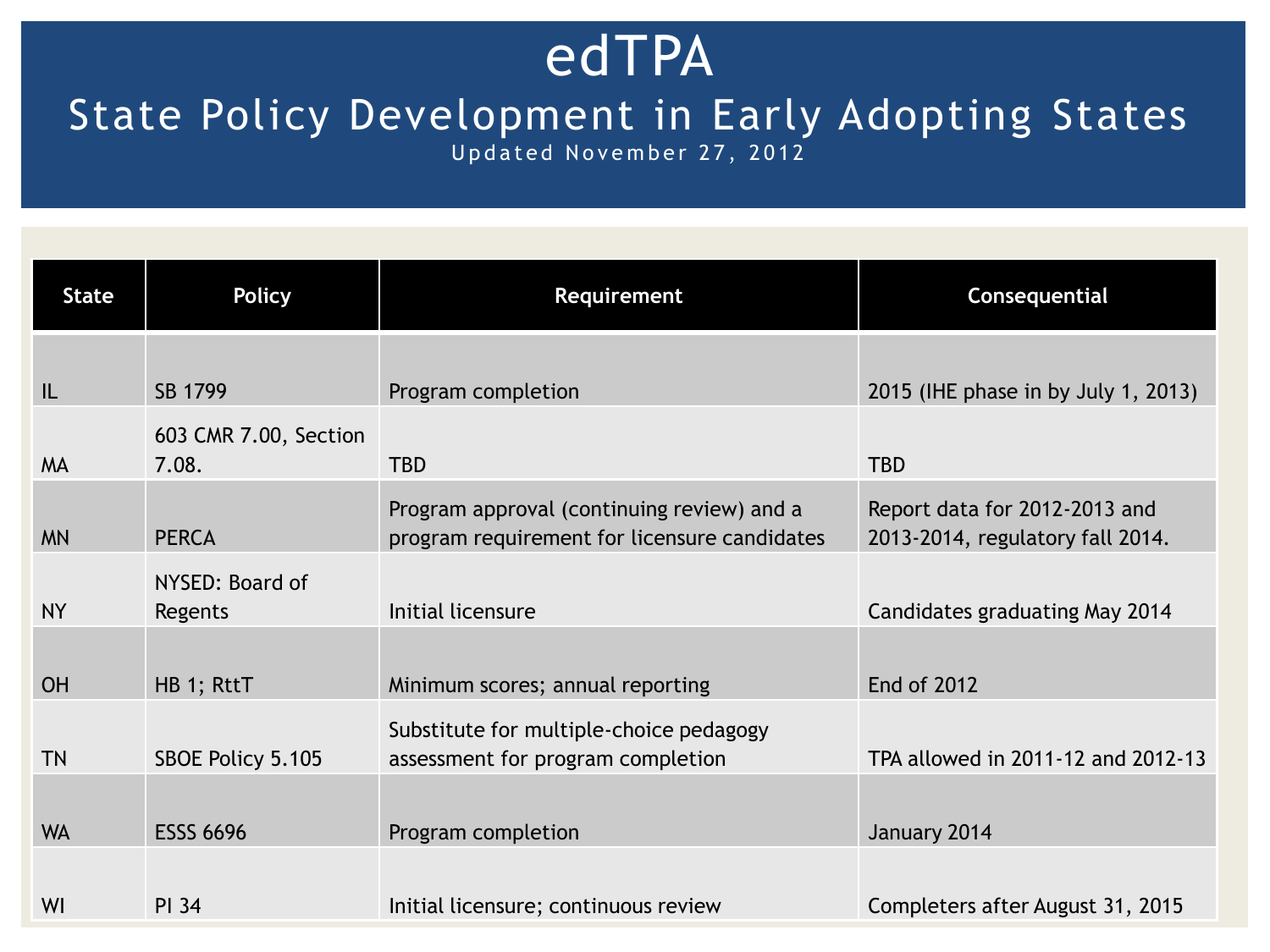# WHAT IS AACTE DOING?

- **Increasing awareness to our members** 
	- We've used our Annual Meetings, which brings together 2000 education deans and faculty from across the country, to highlight the importance of adapting to the new standards and to promote best practices.
- **Promoting the edTPA as one mechanism of identifying those** teacher candidates who will have the capacity to teach to the new standards
- **Promoting clinical practice so that teacher candidates have** experience teaching to the new standards before they enter the class as the teacher of record

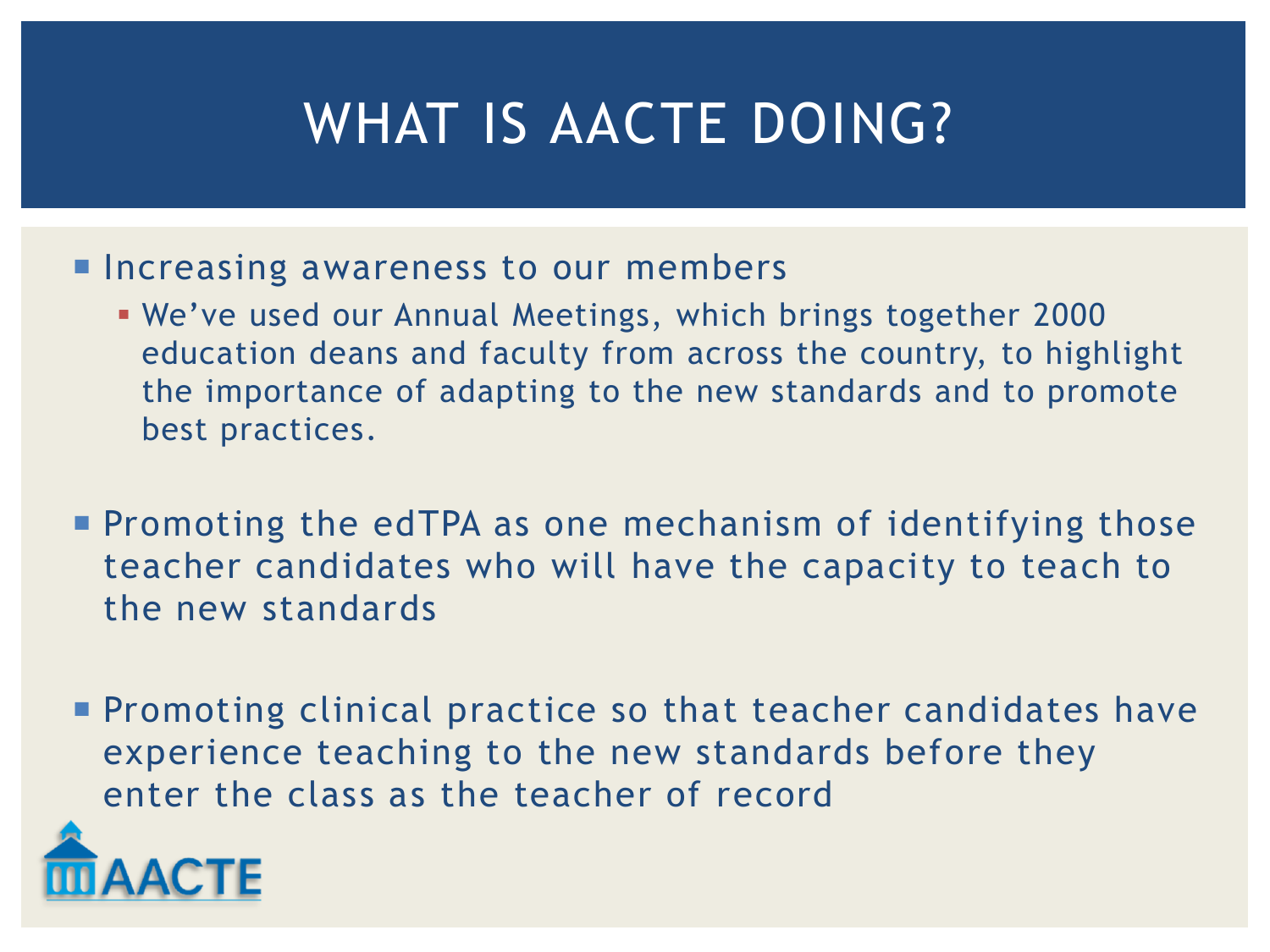# WHAT IS AACTE DOING? (CONT'D)

- Working with other national organizations to ensure the new standards are implemented in a comprehensive and systemic way.
- **Advocating for the implementation of research based** policies and practices in federal policy.
	- Expanding the TQP program to include principal residency programs through the "Educator Preparation Reform Act" (S.3582/H.R.6447)
	- Promoting valid and reliable performance assessments where available

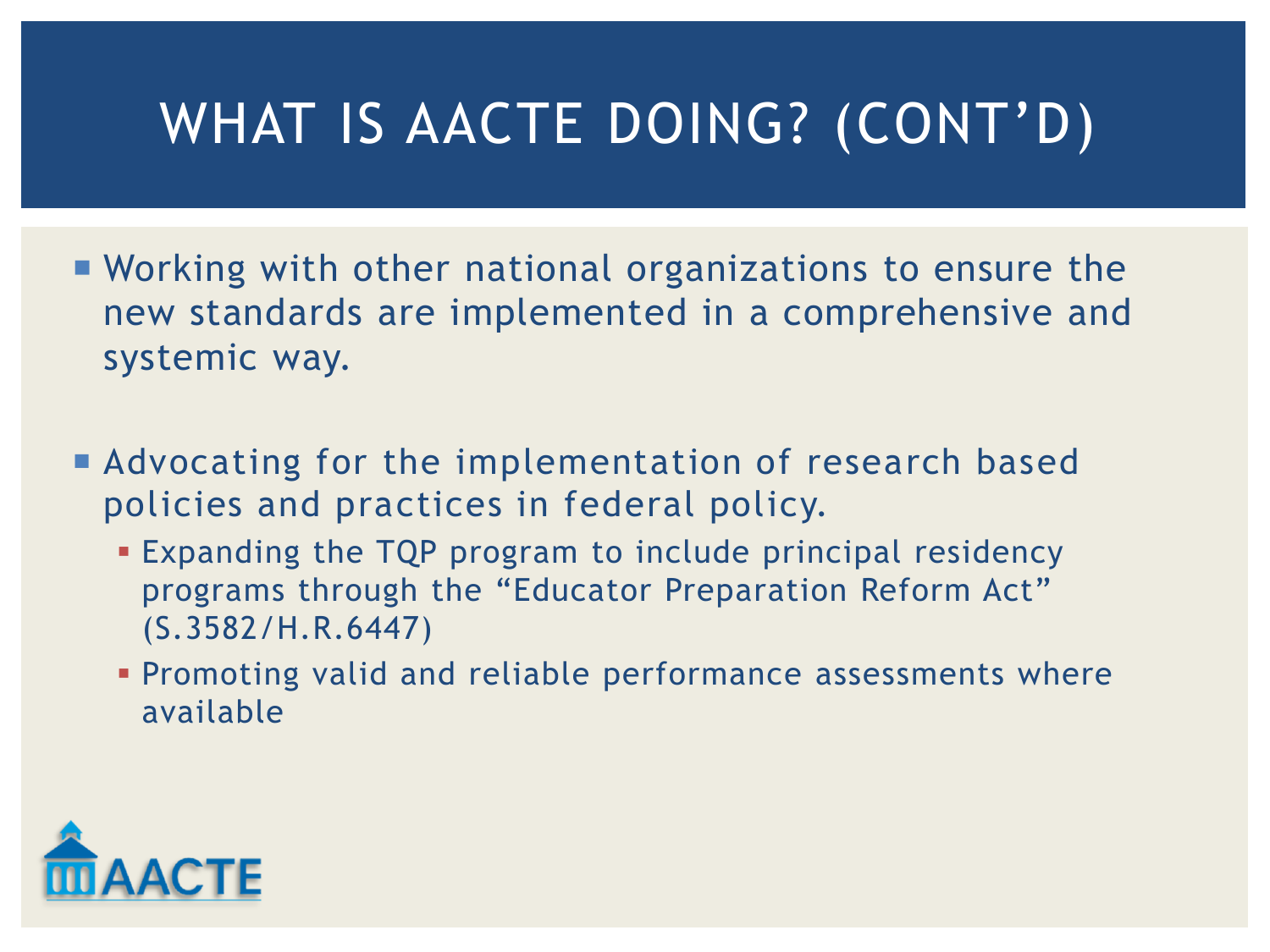## CHALLENGES

- **Ensuring higher education is part of the conversation**
- Ensuring partnerships between k-12 schools and higher education are systemic and not sporadic
- **Ensuring programs have access to data on program** graduates

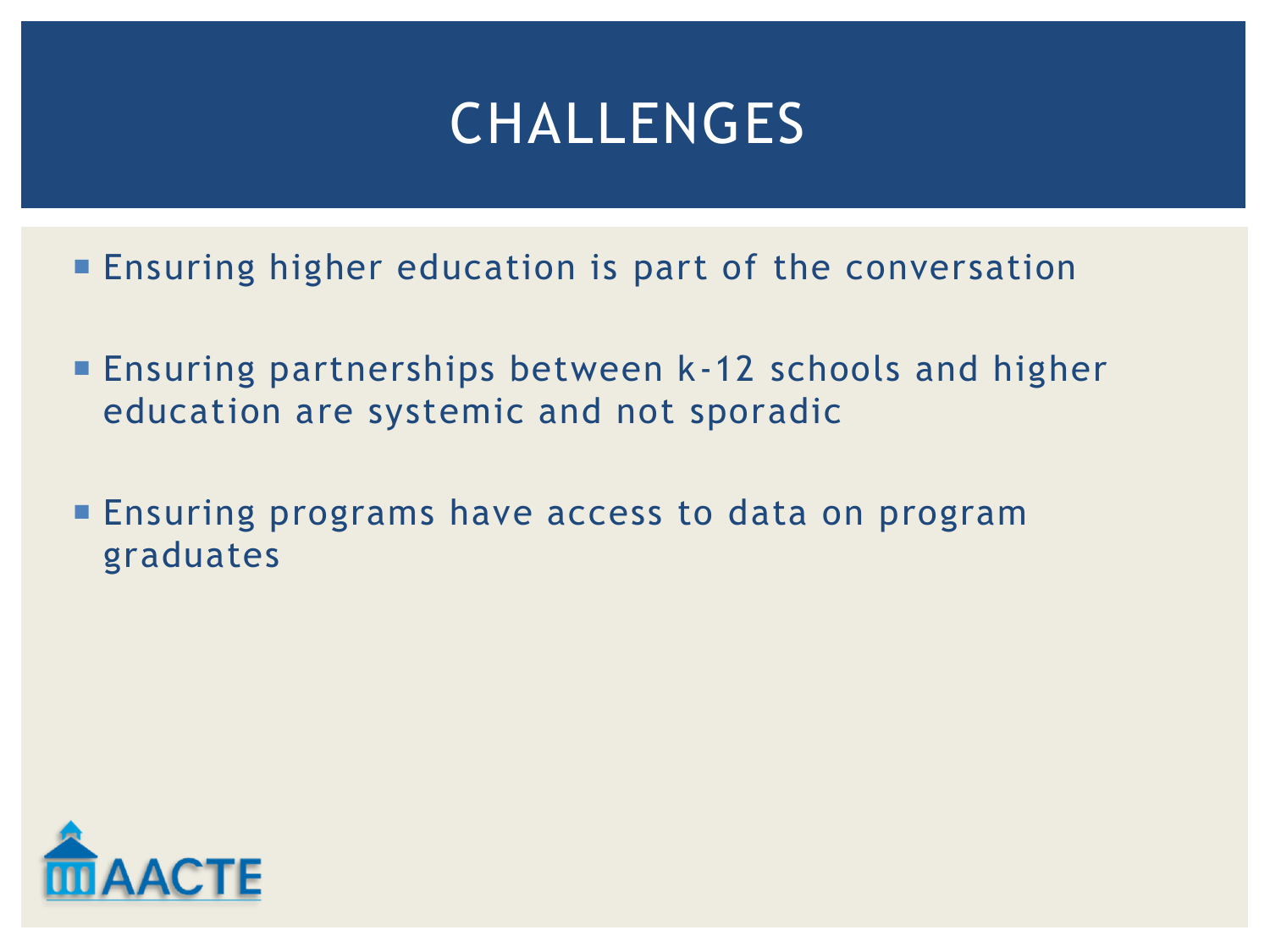# LEGISLATIVE OPPORTUNITIES

- **Promote the clinical component of educator preparation and** invest in higher-ed based residency programs
- **Ensure your state has consistent licensure and program** approval standards, regardless of the path to teaching
- **Example 2** Create incentives for strong high school students in your state to pursue a career in teaching in your state
- **Increase awareness of the new standards, facilitate outreach,** and encourage collaboration between all stakeholders
- Go visit preparation programs and see teacher candidates working in partner schools!